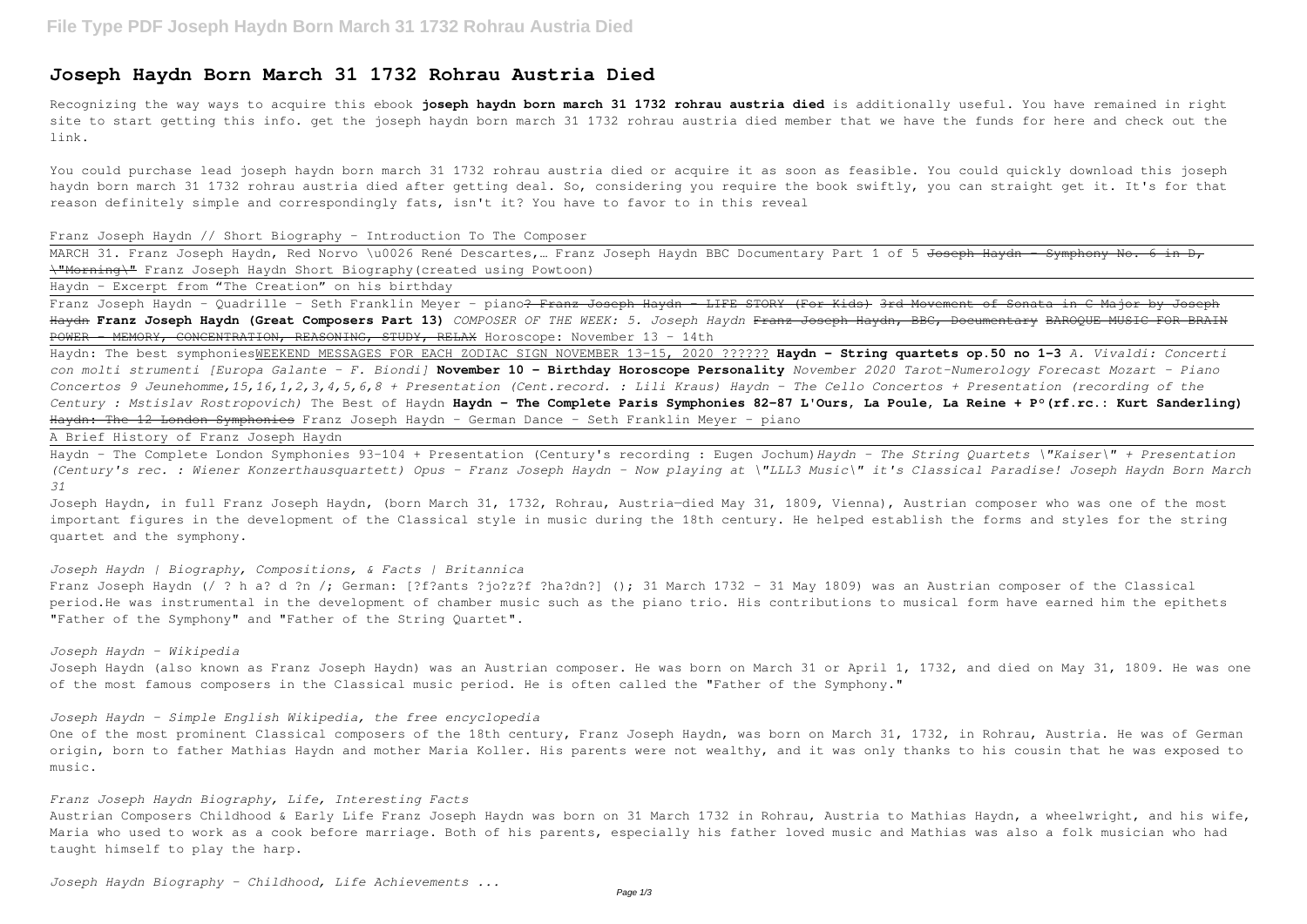# **File Type PDF Joseph Haydn Born March 31 1732 Rohrau Austria Died**

Franz Joseph Haydn. March 31, 1732 - May 31, 1809. Classical Period. Born in Austria. Franz Joseph Haydn was the most famous composer of his time. He helped develop new musical forms, like the string quartet and the symphony. In fact, even though he didn't invent it, Haydn is known as the "Father of the Symphony."

# *Classics For Kids*

The composer Joseph Haydn was born on March 31, 1732 The 285th anniversary of the birth of the genius composer Franz Joseph Haydn is celebrated on March 31, 2017 The representative of the Vienna School, Joseph Haydn became the founder of many classical genres - symphony, quartet, and sonata.

### *The composer Joseph Haydn was born on March 31, 1732*

Joseph Haydn born 31 March 1732 \* died 31 May 1809 Haydn: Repertory, Interpretation, Image Jens Peter Larsen A composer's jubilee will generally occasion extra perfor-mances of his works and perhaps a number of special celebrations. To some extent it may stimulate a better understanding of his character and importance. A revalua-

*Joseph Haydn Born 31 March 1732 \* Died 31 May 1809. Haydn ...* Keep track of news surrounding new and classic stamps of the U.S. Postal Service, and learn from in-depth insights and opinions from U.S. stamp experts.

*Born March 31: Joseph Haydn* Franz Joseph Haydn was born on March 31, 1732: "The Imaginative Conservative is in essence a community of philosophers, dedicated to examining and understanding God's creation. What better anthem for...

*Franz Joseph Haydn was born on March 31,... - The ...*

Joseph Haydn Born: 31 March 1732, Rohrau Died: 31 May 1809, Vienna A friend and mentor of Mozart and tutor of Beethoven, he is often referred to as the "Father of the Symphony" and the "Father of the String Quartet".

Haydn ~ Joseph Haydn Born: March 31, 1732, Rohrau, Austria Died: May 31, 1809, Vienna, Austria Joseph Haydn was a He was an Austrian composer of the Classical period who wrote concertos, masses, operas, piano trios, solo piano compositions string quartets, and symphonies.

# *Joseph Haydn - Composers Channel - ABC Classic*

Joseph Haydn. born: 31 March 1732. died: 31 May 1809. country: Austria. English Français Deutsch. Most general histories of music emphasise Joseph Haydn's achievements as a composer of instrumental works, a pioneer of the string quartet genre and the so-called 'father of the symphony'. In short, he

Franz Joseph Haydn was born on March 31, 1732, in Rohrau, a small village in Austria. His father Mathias Haydn was a master wheelwright who loved music and often played the harp while his wife sang melodies. Haydn's mother Anna Maria Koller had been a cook for Count Karl Anton Harrach before she married Mathias.

#### *Biography of Franz Joseph Haydn, Austrian Composer*

Franz Joseph Haydn. Born: 31 March 1732, Rohrau, Lower Austria. Died: 31 May 1809, Vienna. With a legacy of over a hundred symphonies, it is difficult to overstate the influence of Austrian composer Franz Joseph Haydn - known as both the "Father of the "Father of the String Quartet"on these genres of classical music.

*Joseph Haydn | Wirth Institute for Austrian and Central ...* Joseph Haydn, in full Franz Joseph Haydn, was born in Rohrau, Lower Austria, on March 31, 1732. His father, Mathias Haydn, was a wheelwright, his mother, Maria Koller, before her marriage, was a cook for the lords of the village.

*Joseph Haydn - biography, creativity, sheet music | SHEET ...*

He and his wife Maria, who had been a cook in the service of Count Harrach, had several children, including Joseph Haydn, born on 31 March 1732, and his brother Michael, also a composer, born on 14 September 1737. Joseph's parents recognized his musical ability, and he left home aged six to be educated in Hainburg and later in Vienna. However, he retained a fondness for his birthplace, revisiting it in 1795.

# *Haydn's birthplace - Wikipedia*

#### *Composers | Information About Composers | Composer Facts*